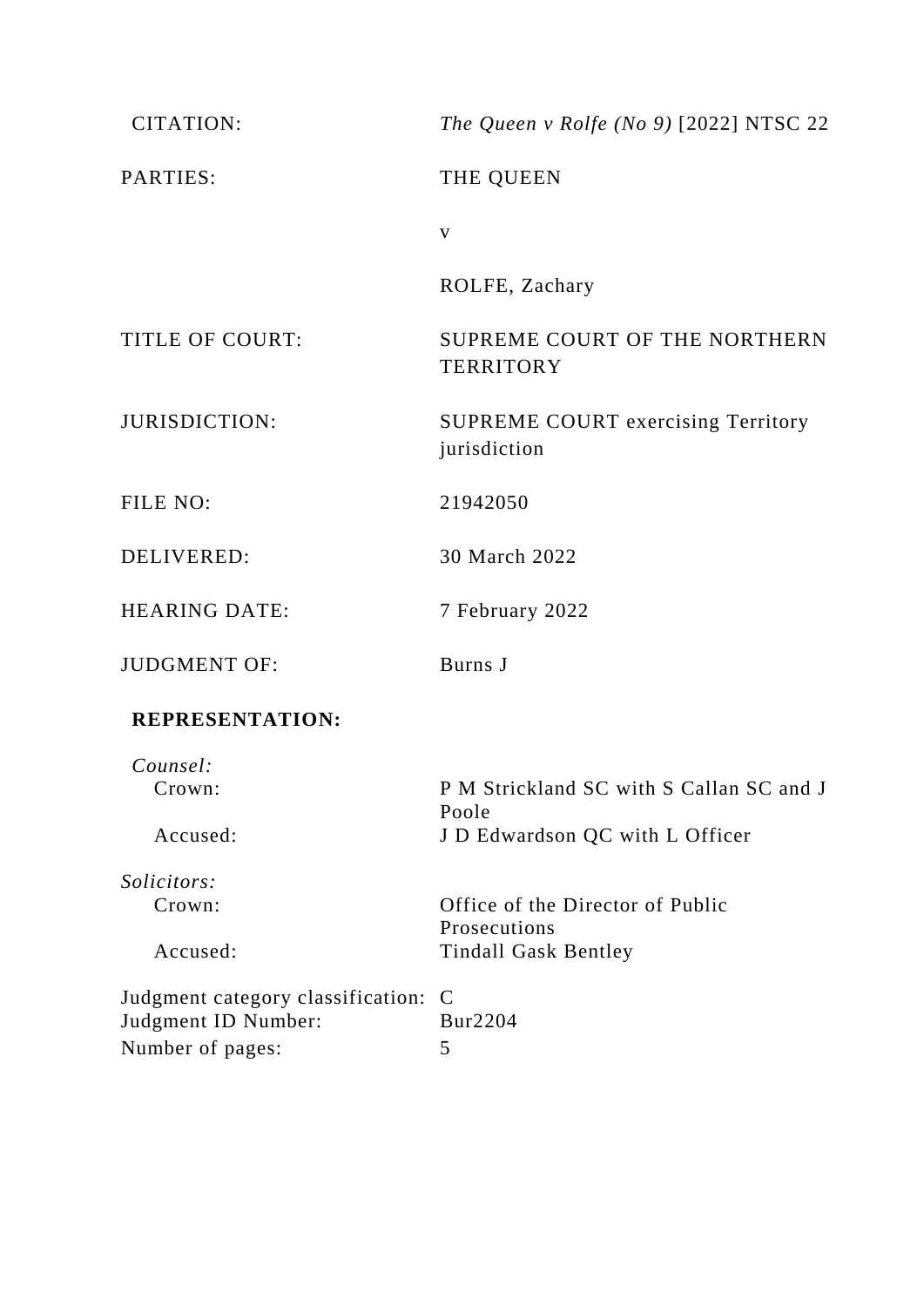# IN THE SUPREME COURT OF THE NORTHERN TERRITORY OF AUSTRALIA AT DARWIN

*The Queen v Rolfe (No 9)* [2022] NTSC 22 No. 21942050

BETWEEN:

#### **THE QUEEN**

AND:

#### **ZACHARY ROLFE**

CORAM: BURNS J

REASONS FOR JUDGMENT

(Delivered 30 March 2022)

## **Introduction**

- [1] The indictment against the accused on which the Crown proposes proceeding to trial contains 3 Counts. Count 1 is a charge of murder. Count 2 is a charge of manslaughter and is pleaded as an alternative to Count 1. Count 3 is a charge under s 161A of the *Criminal Code Act 1983* (NT) of engaging in a violent act causing the death of the deceased. The "violent act" alleged by the Crown, as I understand it, is the discharge of a firearm. Count 3 is pleaded as a further alternative to Counts 1 and 2.
- [2] The accused seeks an order that Count 3 be severed from the indictment, and that he proceed to trial on an indictment containing Counts 1 and 2 only.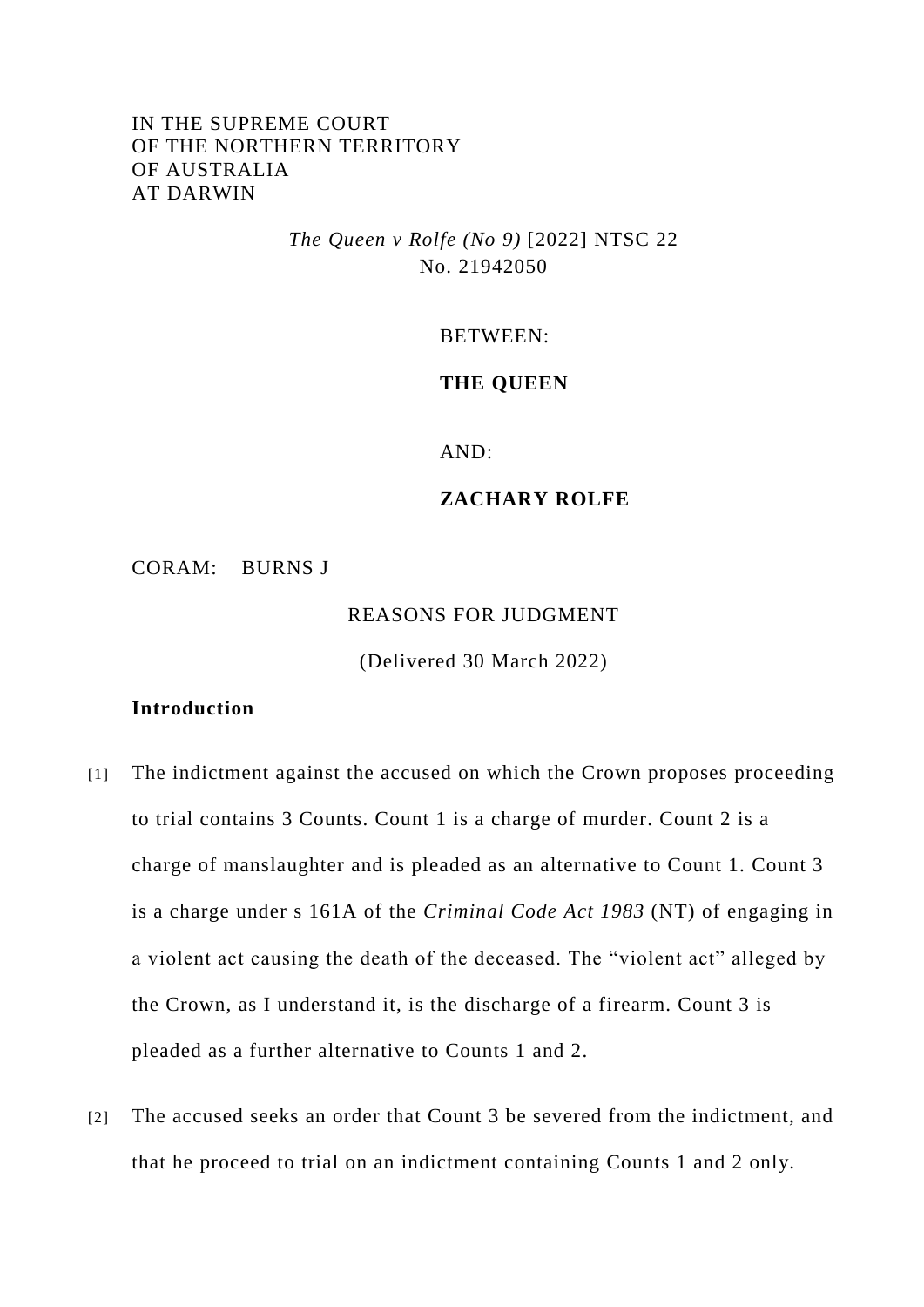- [3] The submission made by the accused is that the events which give rise to the present charges are remote from those contemplated by the legislature when it introduced s 161A. The accused submits that it was never contemplated by the legislature that this provision would have any application to a police officer exercising his powers as a police officer to effect an arrest in the course of which his firearm is discharged resulting in the death of the person being apprehended.
- [4] In support of that proposition, learned senior counsel for the accused has taken me to the Second Reading speech made by the responsible Minister when introducing the Bill which, when passed, introduced s 151A into the *Criminal Code*.
- [5] By reference to that speech, the accused submits that the offence found in s 161A was intended to be a stand-alone charge where the Director of Public Prosecutions accepted that no charge of murder or manslaughter could reasonably be made against an accused. The responsible Minister said in his speech:

There is space for this new offence in our Criminal Code to cover unique cases where a violent act causes death and the Director of Public Prosecutions does not consider that there is a reasonable prospect of conviction of murder or manslaughter.

[6] The accused submits that the Director obviously considered that there are reasonable prospects for convicting the accused of murder or manslaughter because those charges have been included on the indictment against the accused.

2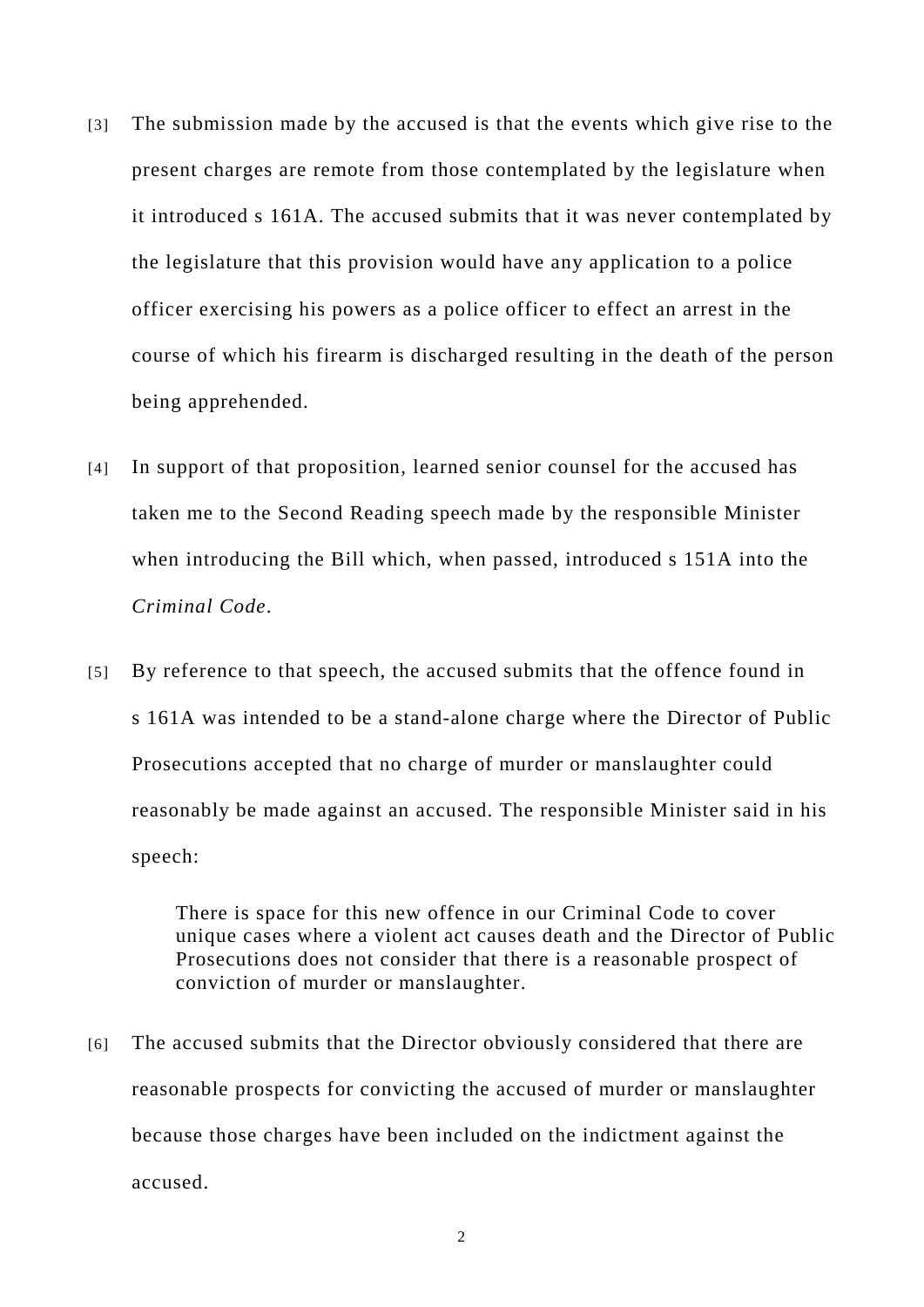- [7] The accused also referred to the examples of the type of offending that might fall within the provision as stated by the Minister in his speech. These included one punch attacks at pubs, clubs and sporting activities. The accused submits that the Minister's speech focused on violent attacks that occur in and around licensed premises and the like.
- [8] The accused also submitted that the inclusion of Count 3 is apt to unnecessarily complicate the trial. In that regard, he submits that the defences he has indicated will be run at trial will apply to all three offences, so that if any one of those defences is successful he must be acquitted of all three charges. The addition of Count 3 will therefore unnecessarily complicate directions to the jury.
- [9] The Crown opposes the application on the grounds:
	- (a) firstly, that severance of Count 3 will have no effect in substance because the offence found in s 161A is, by virtue of s 316 of the *Criminal Code*, a statutory alternative verdict to murder and manslaughter;
	- (b) secondly, Count 3 is founded on the same facts as Counts 1 and 2, as required by s 309 of the *Criminal Code*, and by virtue of that provision it may be included on the indictment; and

3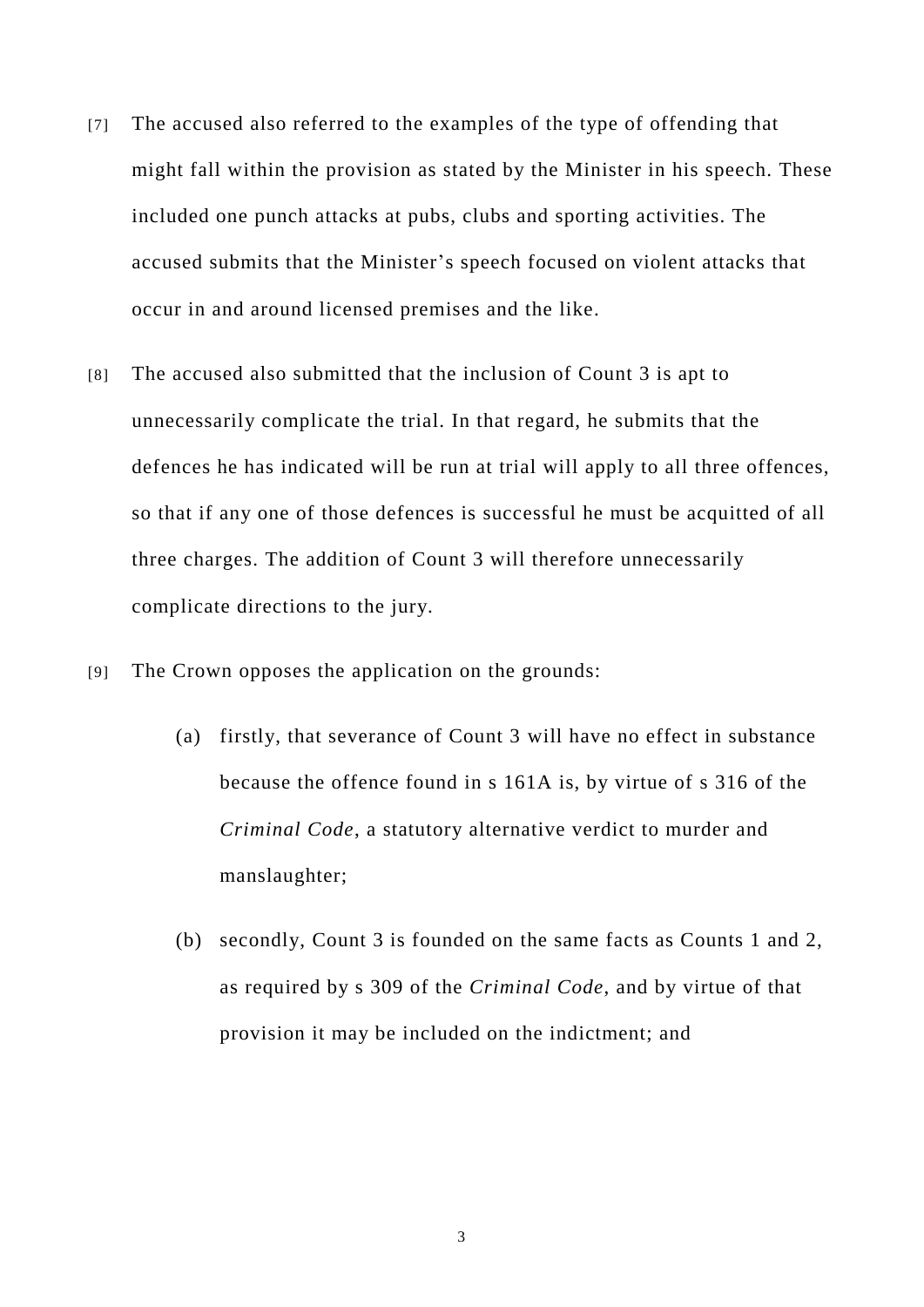(c) thirdly, the Court should decline the accused's invitation to look behind the decision of the director to include Count 3 by reference to the suggested purpose of the offence provision.

### **Consideration**

- [10] This application raises a question of statutory interpretation, being the appropriate interpretation of s 161A and whether that interpretation permits the Crown to charge that offence against the accused in the circumstances of the present alleged offence. The application is largely based upon statements made by the responsible Minister in the Second Reading speech. In my opinion, I am not entitled to take into account that material in interpreting s 161A.
- [11] Section 62B(1) of the *Interpretation Act 1978* (NT) provides that extrinsic material, including a Minister's Second Reading speech, may only be used in ascertaining the meaning of a provision in order to confirm that the meaning of the provision is the ordinary meaning conveyed by the text of the provision, or to determine the meaning of the provision where the provision is ambiguous or obscure or the ordinary meaning conveyed by the text of the provision, taking into account its context in the Act and the purpose or object underlying the Act, leads to a result that is manifestly absurd or unreasonable. In other words, where the text of a provision is not ambiguous or obscure, reference to extrinsic material is not permitted for the purpose of casting doubt on the otherwise clear meaning of the text.

4